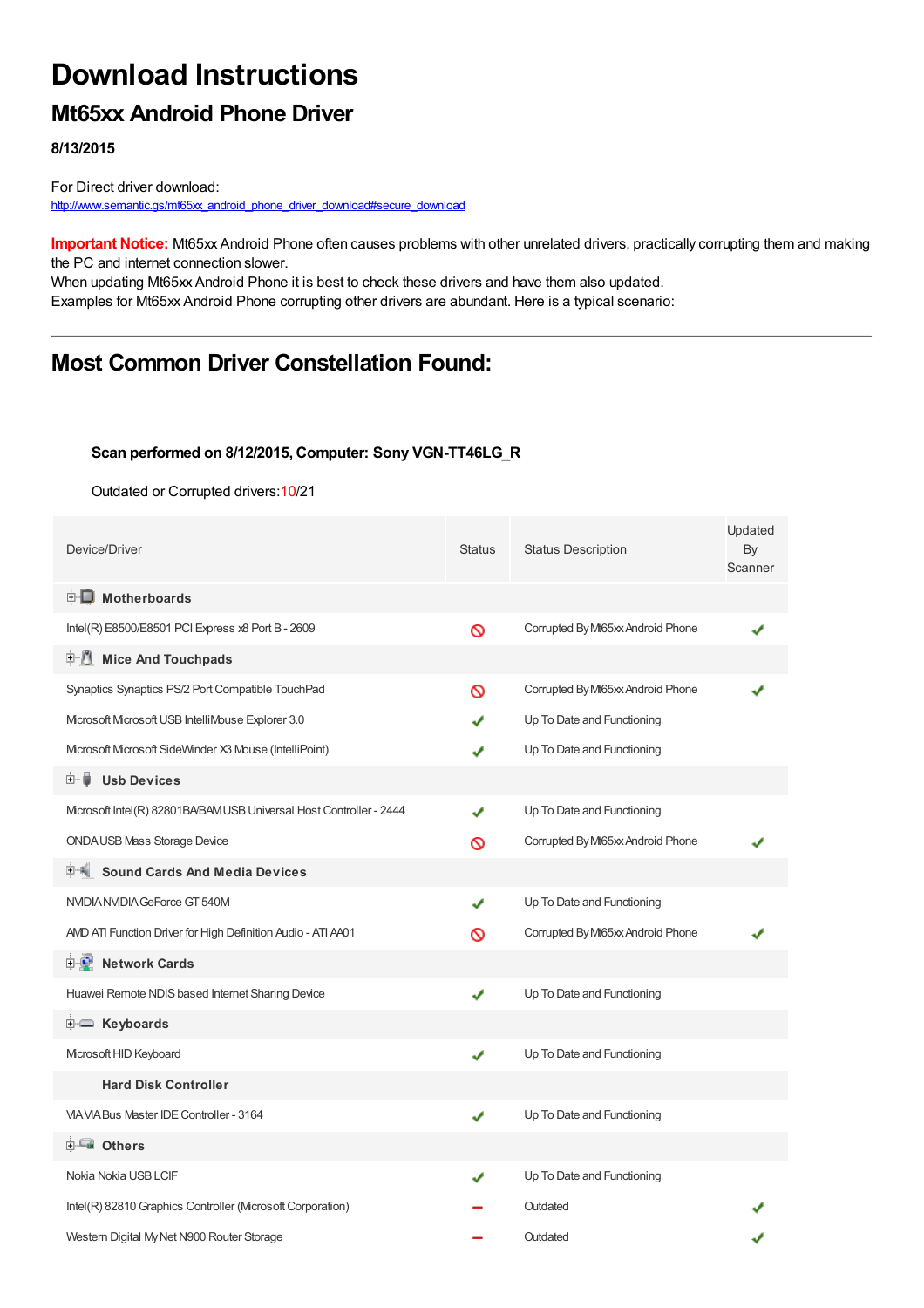| Intel(R) 82810 Graphics Controller (Mcrosoft Corporation) |   | Outdated                          |  |
|-----------------------------------------------------------|---|-----------------------------------|--|
| <b>D-10</b><br><b>Cameras, Webcams And Scanners</b>       |   |                                   |  |
| Canon Canon MP160                                         | ✔ | Up To Date and Functioning        |  |
| Video Cards                                               |   |                                   |  |
| VIA/S3G VIA/S3G UniChrome Pro IGP                         | ര | Corrupted By Mt65xx Android Phone |  |
| <b>E</b> Input Devices                                    |   |                                   |  |
| Wacom Virtual Keyboard Interface                          | ര | Corrupted By Mt65xx Android Phone |  |
| <b>E-</b> Port Devices                                    |   |                                   |  |
| Mobile Connector Device Application Interface (COM12)     | J | Up To Date and Functioning        |  |
| $\blacksquare$ Monitors<br>中…                             |   |                                   |  |
| Sony Digital Flat Panel (1024x768)                        | ര | Corrupted By Mt65xx Android Phone |  |
| <b>E-</b> Mobile Phones And Portable Devices              |   |                                   |  |
| <b>Acer NOKIA</b>                                         | J | Up To Date and Functioning        |  |

## **Mt65xx Android Phone Driver Models:**

| <b>Driver Model</b>                         | <b>Original</b><br><b>Upload Date</b> | Last<br><b>Modification</b> | <b>Driver File</b>                       | <b>File</b><br><b>Size</b> | <b>Most Compatible</b><br><b>Computer Model</b> | <b>Availabilty To</b><br><b>Scanner</b> |
|---------------------------------------------|---------------------------------------|-----------------------------|------------------------------------------|----------------------------|-------------------------------------------------|-----------------------------------------|
| <b>Mt65xx Android Phone</b><br>R2601.1      | 8/4/2014                              | 8/6/2015                    | mt65xx android phone-<br>r2601.1.exe     | <b>183kb</b>               | Compag PX697AA-ABZ SR1419IT<br><b>IT520.</b>    |                                         |
| <b>Mt65xx Android Phone</b><br>1.11.1992.1  | 7/31/2014                             | 8/5/2015                    | mt65xx android phone-<br>1.11.1992.1.exe |                            | 123kb HPHP Compagnc6000,                        | J                                       |
| <b>Mt65xx Android Phone</b><br>Y80670       | 11/10/2014                            | 8/9/2015                    | ihnok-y80670.exe                         | 50kb                       | Toshiba Dynabook T552/36GWJ,                    | ✔                                       |
| <b>Mt65xx Android Phone</b><br>E328         | 9/15/2014                             | 8/8/2015                    | mt65xx_android_phone-<br>e328.exe        |                            | 213kb Fujitsu FM/D707AY,                        | ✔                                       |
| <b>Mt65xx Android Phone</b><br>80089        | 1/3/2015                              | 8/5/2015                    | mt65xx_android_phone-<br>80089.exe       | 26kb                       | Gateway DX441X,                                 | ✔                                       |
| <b>Mt65xx Android Phone</b><br>401.17       | 12/17/2014                            | 8/8/2015                    | mt65xx_android_phone-<br>401.17.exe      |                            | 160kb HPVC906AA-ABFIQ842f,                      | $\checkmark$                            |
| <b>Mt65xx Android Phone</b><br>3902.1       | 8/22/2014                             | 8/3/2015                    | mt65xx_android_phone-<br>3902.1.exe      | 95kb                       | Fujitsu FMVF58CMV,                              | ✔                                       |
| <b>Mt65xx Android Phone</b><br>70097        | 12/28/2014                            | 8/10/2015                   | mt65xx_android_phone-<br>70097.exe       |                            | 151kb FICLM10W,                                 | ✔                                       |
| <b>Mt65xx Android Phone</b><br>E1.1071.1    | 10/18/2014                            | 8/6/2015                    | hisea-e1.1071.1.exe                      | 48kb                       | HPKQ265AA-AB4 s3385d,                           | ✔                                       |
| <b>Mt65xx Android Phone</b><br>70832        | 8/14/2014                             | 8/6/2015                    | mt65xx android phone-<br>70832.exe       |                            | 117kb HCL Infosystems LUMNA2-LD,                | ✔                                       |
| <b>Mt65xx Android Phone</b><br>D73740       | 1/29/2015                             | 8/6/2015                    | mt65xx_android_phone-<br>d73740.exe      | 69kb                       | Dell Dell System Inspiron M4110,                | ✔                                       |
| <b>Mt65xx Android Phone</b><br>T73374       | 9/7/2014                              | 8/5/2015                    | onrixtxr-t73374.exe                      |                            | 133kb LGR480-KAPC2BA3,                          | ✔                                       |
| <b>Mt65xx Android Phone</b><br>802.188      | 10/6/2014                             | 8/3/2015                    | mt65xx_android_phone-<br>802.188.exe     | 68kb                       | Compag PG058AA-ABG SR1178A<br>AN430,            | ✔                                       |
| <b>Mt65xx Android Phone</b><br>23921.1      | 11/1/2014                             | 8/7/2015                    | mt65xx_android_phone-<br>23921.1.exe     |                            | 151kb Fujitsu LIFEBOOK S 7020,                  | ✔                                       |
| <b>Mt65xx Android Phone</b><br>U732.132.1   | 11/7/2014                             | 8/8/2015                    | mt65xx_android_phone-<br>u732.132.1.exe  |                            | 138kb Sony VGNZ798Y/X,                          | ✔                                       |
| <b>Mt65xx Android Phone</b><br><b>N2076</b> | 12/11/2014                            | 8/5/2015                    | ttz-n2076.exe                            |                            | 154kb Lenovo 20B00006M,                         | J                                       |
| <b>Mt65xx Android Phone</b><br>22.176       | 11/30/2014                            | 8/4/2015                    | mt65xx_android_phone-<br>22.176.exe      |                            | 183kb ASUS 1225B,                               | ✔                                       |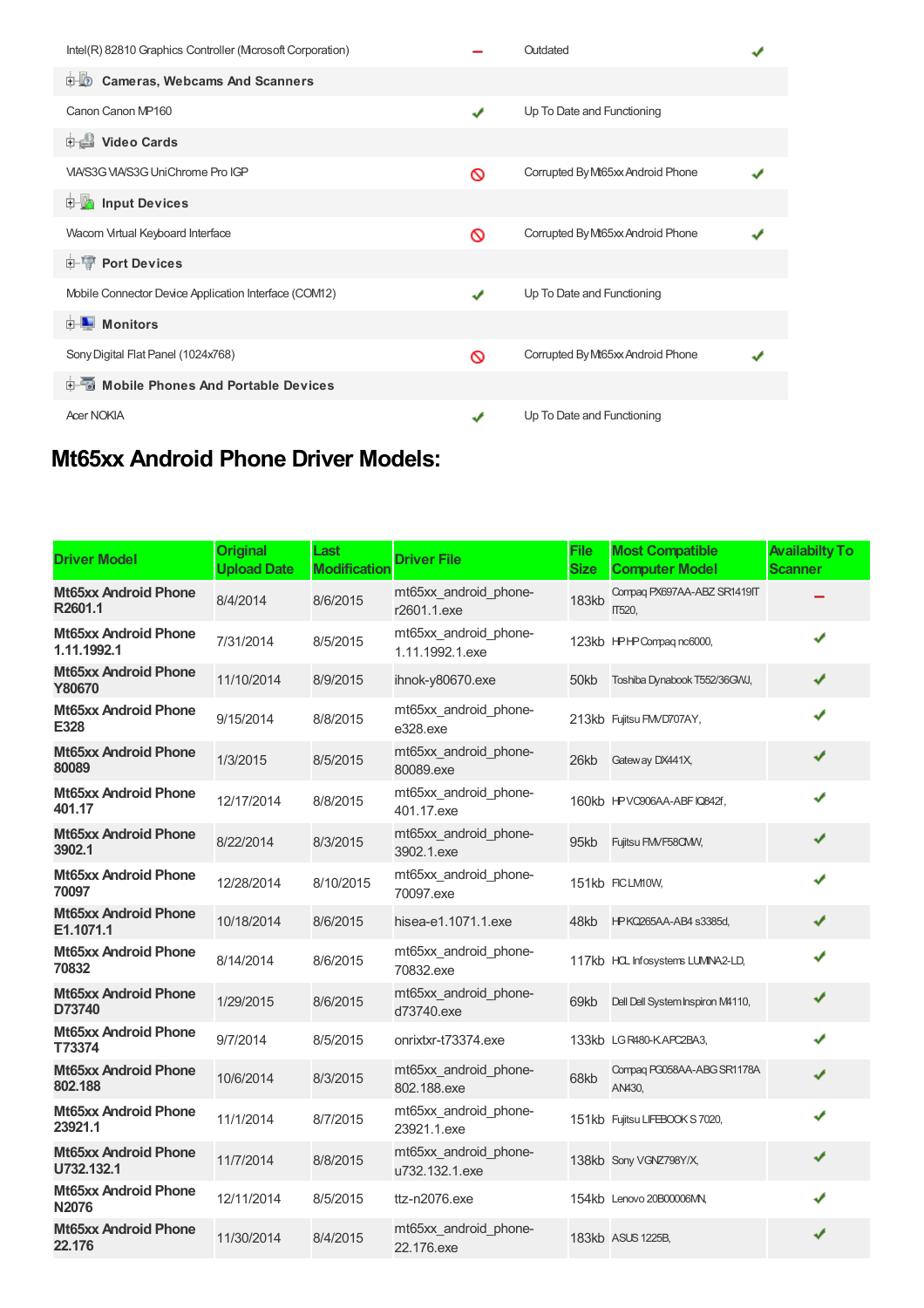| <b>Mt65xx Android Phone</b><br>A30022.1             | 9/29/2014  | 8/5/2015  | mt65xx_android_phone-<br>a30022.1.exe      | 95kb | Toshiba Dynabook Qosmo<br>F30/770LS.   |   |
|-----------------------------------------------------|------------|-----------|--------------------------------------------|------|----------------------------------------|---|
| <b>Mt65xx Android Phone</b><br>2.102.192            | 10/14/2014 | 8/7/2015  | mt65xx_android_phone-<br>2.102.192.exe     |      | 133kb Sony VGC-LA3,                    | ✔ |
| <b>Mt65xx Android Phone</b><br>X23949               | 12/26/2014 | 8/6/2015  | mt65xx_android_phone-<br>x23949.exe        |      | 183kb Lenovo 3000 J115 Desktop,        | ✔ |
| <b>Mt65xx Android Phone</b><br>4082.12              | 1/14/2015  | 8/5/2015  | mt65xx_android_phone-<br>4082.12.exe       | 73kb | HP23-b232e,                            | ✔ |
| <b>Mt65xx Android Phone</b><br>1.13242.1            | 9/15/2014  | 8/5/2015  | wezgy-1.13242.1.exe                        | 55kb | HPHP2000-425NR                         | ✔ |
| <b>Mt65xx Android Phone</b><br>2.10484              | 8/21/2014  | 8/5/2015  | mt65xx android phone-<br>2.10484.exe       | 60kb | <b>IBM8189D9G,</b>                     | ✔ |
| <b>Mt65xx Android Phone</b><br>1.11.19              | 8/1/2014   | 8/9/2015  | mt65xx_android_phone-<br>1.11.19.exe       | 46kb | Packard Bell IMedia D9235,             | ✔ |
| <b>Mt65xx Android Phone</b><br>72461.1              | 9/3/2014   | 8/7/2015  | mt65xx_android_phone-<br>72461.1.exe       |      | 206kb HP 220-1100t,                    | ✔ |
| <b>Mt65xx Android Phone</b><br>1.11.122.12.1        | 10/27/2014 | 8/2/2015  | mt65xx_android_phone-<br>1.11.122.12.1.exe | 35kb | Packard Bell IPower X9274,             | ✔ |
| <b>Mt65xx Android Phone</b><br>R21.138              | 8/12/2014  | 8/7/2015  | mt65xx android phone-<br>r21.138.exe       |      | 120kb Lenovo 7665WRU,                  | ✔ |
| <b>Mt65xx Android Phone</b><br>41.1492.1            | 8/5/2014   | 8/5/2015  | mt65xx_android_phone-<br>41.1492.1.exe     |      | 211kb ASUS BP5275,                     | ✔ |
| <b>Mt65xx Android Phone</b><br>C63008               | 1/24/2015  | 8/2/2015  | mt65xx_android_phone-<br>c63008.exe        |      | 206kb Sony VPCF13WFX,                  | ✔ |
| <b>Mt65xx Android Phone</b><br>H1.122.11.12         | 10/23/2014 | 8/7/2015  | mt65xx_android_phone-<br>h1.122.11.12.exe  |      | 113kb IBM ThinkCentre A52,             | ✔ |
| <b>Mt65xx Android Phone</b><br>F2.13461.1           | 10/22/2014 | 8/2/2015  | mt65xx_android_phone-<br>f2.13461.1.exe    |      | 130kb Acer Veriton5500G-B,             | ✔ |
| <b>Mt65xx Android Phone</b><br>20606                | 1/20/2015  | 8/7/2015  | mt65xx_android_phone-<br>20606.exe         |      | 102kb HPHP Pavilion dv6-6c73ca,        | ✔ |
| <b>Mt65xx Android Phone</b><br>D <sub>2.13378</sub> | 8/10/2014  | 8/6/2015  | mt65xx android phone-<br>d2.13378.exe      | 26kb | Sony VGN-SZ15GP B,                     |   |
| <b>Mt65xx Android Phone</b><br>V63932               | 12/25/2014 | 8/8/2015  | mt65xx_android_phone-<br>v63932.exe        |      | 217kb Sony POG-Z1XSP,                  | ✔ |
| <b>Mt65xx Android Phone</b><br>73220                | 11/27/2014 | 8/8/2015  | mt65xx_android_phone-<br>73220.exe         |      | 166kb IBM System x 3300 M4 - [7382E3G, | ✔ |
| <b>Mt65xx Android Phone</b><br>1.11.164             | 7/22/2014  | 8/10/2015 | mt65xx_android_phone-<br>1.11.164.exe      | 27kb | HP Compag nx5000,                      | ✔ |
| <b>Mt65xx Android Phone</b><br>631.199              | 10/11/2014 | 8/5/2015  | mt65xx_android_phone-<br>631.199.exe       | 24kb | Panasonic CF-30KTP48NL,                | ✔ |
| <b>Mt65xx Android Phone</b><br>U61.1976             | 12/6/2014  | 8/7/2015  | mmv-u61.1976.exe                           |      | 102kb Fujitsu FM/NFD75R,               |   |
| <b>Mt65xx Android Phone</b><br>W8092.11.1           | 10/11/2014 | 8/9/2015  | mt65xx_android_phone-<br>w8092.11.1.exe    |      | 106kb Sony VGN-AR51J,                  | ✔ |
| <b>Mt65xx Android Phone</b><br>U42497               | 7/24/2014  | 8/5/2015  | mt65xx_android_phone-<br>u42497.exe        | 86kb | HPHP Pavilion dv9000,                  | ✔ |
| <b>Mt65xx Android Phone</b><br>C3369                | 11/8/2014  | 8/3/2015  | mt65xx_android_phone-<br>c3369.exe         |      | 124kb Toshiba Dynabook TX/65DJ,        | ✔ |
| <b>Mt65xx Android Phone</b><br>2341.10              | 8/22/2014  | 8/5/2015  | ekuiuk-2341.10.exe                         |      | 197kb Mustek KDZ68DBM                  | ✔ |

## **Typical Driver constellation for scanned computers:**

#### **Data derived from 1277 scans made on these 555 computers from 9/9/2014 to 7/31/2015:**

LG E500-G.A2F1E1, HP DW167A-ABFa425.f, LG Z20NH.AR51B3E, Gateway S-7220M, Sony VGN-CS16G\_R, HP Compaq Presario A900 KU048EA#ABENotebook PC, Lenovo ThinkPad SL410,NECPC-VY16MRFJAFUX, PanasonicCF-W4GW9AXP,HPEZ090AA-ACPw5510.at, Packard Bell IPOWERX9075, IBM2525AP5,HPGU508AA-B14 m9080.be, Lenovo 1049, HP KJ269AA-ABAs3407c, Mtsubishi CX25XCZOTSBF, Lenovo ThinkPad T420s, Gateway MC7803U, Lenovo ThinkPad SL400, HP 23b232e, Toshiba Satellite 1415, SAWSUN M2410, NEC PC-MY26XRZJTSBJ, Sony VGC-RA204, Sony VGN-CS36SJ\_R, HP KJ253AA-ABD a6355.de, Toshiba Dynabook TX/65DJ, HP PS354AA-ABX a809.fi, NEC PC-LL560MG3ER, HP NP169AA-ABMp6130la, HP Presario M2000, Fujitsu FMLRD50P, HP HP Compaq 8200 Elite CM, Toshiba DynabookQosmio D711/T3EB, Toshiba PORTEGEM750, IBM622133G, PanasonicCF-19FDGCFWG,HPHPProBook 4710s, Toshiba Dynabook T552/47FR, WIPRO WIV37455-1080, Lenovo ThinkPad X121e, CS&S Zenet, Intel WIV68805-0052, HP GS275AA-ABU IQ772.uk, Compaq GN720AA-ABA SR5254X, HP P1029A-ABU 7921,NECPC-VN790FS,HP520-1000pt, ASUSA7V, Lenovo 1038DBG, IBM8307KSU,GatewayS-7220M, YASHI TPower X58,HPP6-2007nl,HPHPElite 7000 Mcrotowe, NEC PC-MY30DEZCA, HP S5-1450k, NEC PC-VJ22MAUEHTXV, Toshiba SATELLITE C850-A817, Sony VPCF128FJ, Compaq NC109AA-ABH SR5422NL,